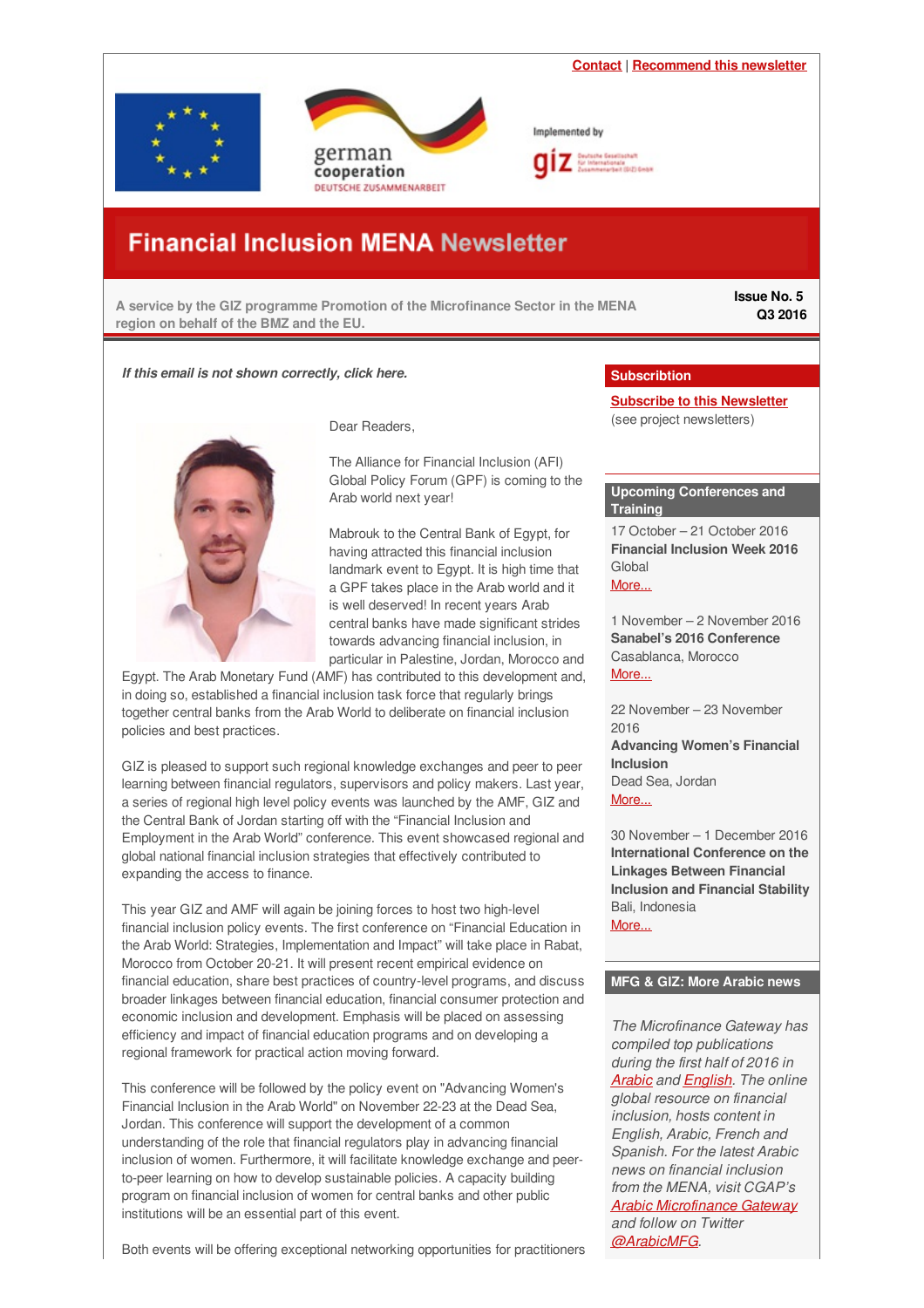and high-level government authorities to reflect on financial inclusion policies. We hope to meet you there.

Sincerely yours, Hayder Al-Bagdadi

## **Programme News**

#### **Financial Inclusion**

**Breaking Barriers, Liberating Potential: Advancing Women's Financial Inclusion in the Arab World Conference**



From November 22-23, 2016, policy-makers and financial sector experts from the MENA region and beyond will gather at the Dead Sea in Jordan for the promotion of the financial inclusion of women. The conference on "Advancing Women's Financial Inclusion in the Arab World" hosted by the Central Bank of Jordan, the Arab Monetary Fund and GIZ will set the path for new policies and generate momentum to break barriers and liberate potential.

Read the [Communiqué](http://financialinclusion-conference.org/wp-content/uploads/2016/10/20161010-Communique-Women-FI-Conference-EN-Final.pdf) Visit the [conference](http://financialinclusion-conference.org/) page

## **Jordan Prepares Financial Inclusion Strategy**



**Publications**

.<br>Liste of the political political لمعتمد

متطلبات تبنى استر البعية وبقنية شفطة لتجريز الشمول المالى في هول العربية

فريق العل الإقليمي لتعزيز الشمول المالي في الدول العربية

.<br>ڪيل هڪ شي **SILS** 

**Guidelines for the Adoption of a National Financial Inclusion Strategy in Arab Countries** Arab Monetary Fund Read [more...](http://www.amf.org.ae/sites/all/libraries/pdf.js/web/viewer.html?file=http%3A//www.amf.org.ae/sites/default/files/econ/amdb/%5Bvocab%5D/%5Bterm%5D/%D9%83%D8%AA%D8%A7%D8%A8 %D9%85%D8%AA%D8%B7%D9%84%D8%A8%D8%A7%D8%AA %D8%A7%D9%84%D8%A7%D8%B3%D8%AA%D8%B1%D8%A7%D8%AA%D9%8A%D8%AC%D9%8A%D8%A9.pdf)(Arabic)



**Digital Finance For All:Powering Inclusive Growth In Emerging Economies** McKinsey Global Institute Read [more...](http://www.mckinsey.com/~/media/McKinsey/Global Themes/Employment and Growth/How digital finance could boost growth in emerging economies/MG-Digital-Finance-For-All-Full-report-September-2016.ashx)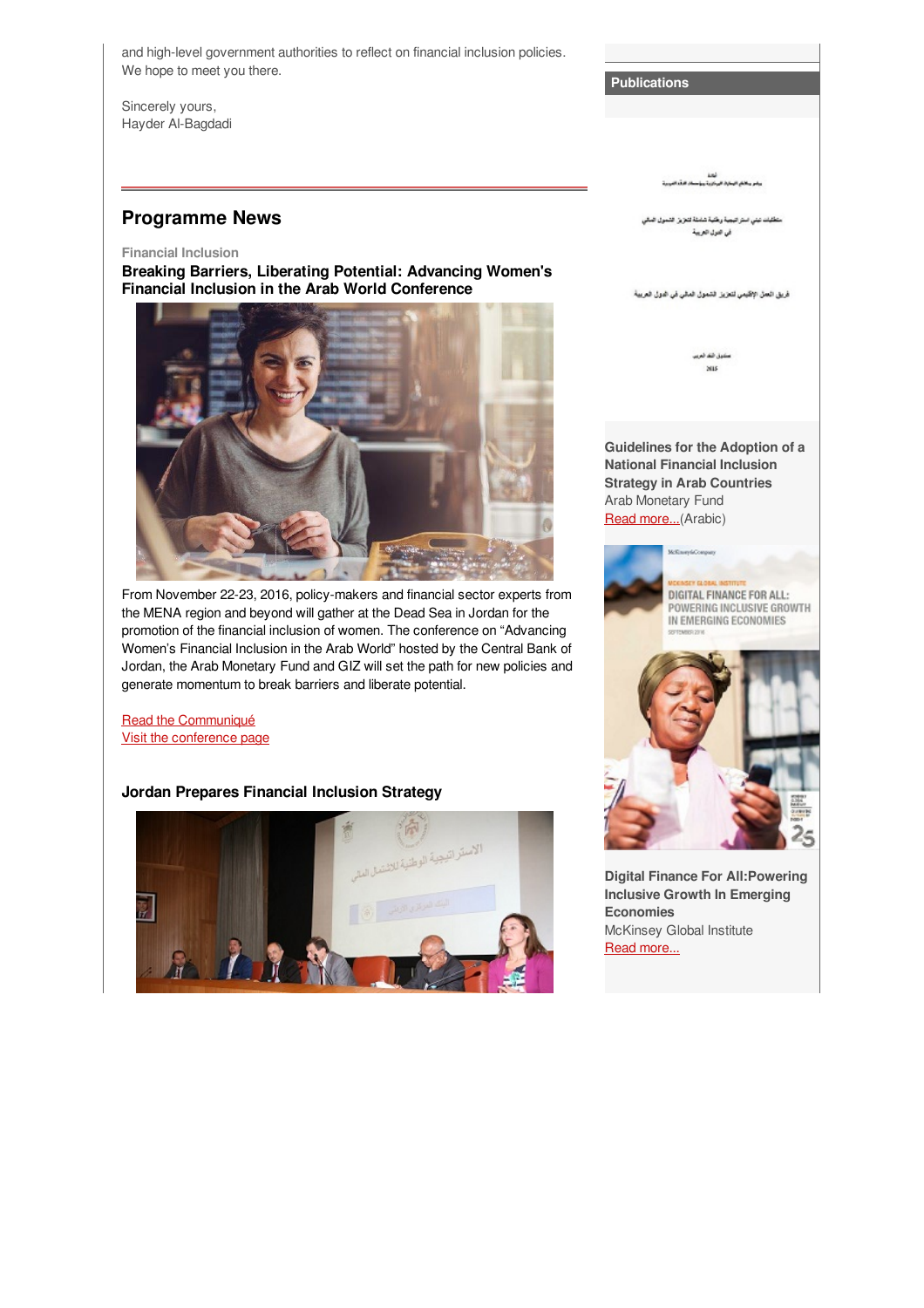

They are here and ready for action: H.E. Dr. Ziad Fariz, Governor of the CBJ inaugurated the six working groups for the financial inclusion strategy in Jordan on Sep 25th and they held their first meetings subsequently.

Read [more...](http://www.microfinance-mena.org/?page=Pages_Activities&id=2)(MFMR Blog, English) Read [more...](http://www.petra.gov.jo/Public_News/Nws_NewsDetails.aspx?lang=1&site_id=2&NewsID=270188)(Petra, Arabic)

## **… and the Winner Is: Egypt!**



During the Global Policy Forum in Fiji, Egypt was nominated the co-host of next year's GPF! The forum remains the hotspot for FI policy makers. Read [more...](http://www.afi-global.org/blog/2016/09/global-policy-forum-opening-doors-policymakers)(AFI Blog post, English) Read [more...](http://www.microfinance-mena.org/?page=Pages_Activities&id=1)(MFMR Blog post, English)

## **Promoting Savings for the Youth**

The Central Bank of Jordan's Ms. Maha Bahou, Executive Manager of Payments Systems Department, lays out the particular barriers to finance for the youth bulge in Jordan and indicates prospective solutions to reach out to the largely unbanked age group of 15 to 22-year-olds. Read [more...](https://login.mailingwork.de/-link2/1593/2983/79/0/120623/sMLFGPjR/HGXHPfyBJ9/0)

## **GIZ's Chair of the Management Board visits Financial Inclusion Project in Jordan**



Surprising facts and figures were revealed at a roundtable for Financial Inclusion for the vulnerable during the visit of Tanja Gönner, chair of the GIZ management board, of the GIZ MFMR programme and its partners. Read [more...](https://login.mailingwork.de/-link2/1593/2983/85/0/120623/sMLFGPjR/HGXHPfyBJ9/0)

#### **Gender Finance**

**MFMR Ranks Among the Best 20 Entries in the GIZ Gender**





**Denarau Action Plan:The AFI Network Commitment To Gender And Women's Financial Inclusion** Alliance for Financial Inclusion (AFI) Read [more...](http://www.afi-global.org/sites/default/files/publications/2016-09/Denarau Action Plan.pdf)





**Fostering Resilience in the Middle East: A People Centered Approach to Risk Reduction** The SEEP network Read [more...](https://www.microfinancegateway.org/sites/default/files/publication_files/drr_case_studyvitasgroup_4.pdf)

# **Continued on the Continued Street** INDICATORS OF THE QUALITY **INCLUSION** SORN-NO.N. D

**Indicators of the Quality Dimension of Financial Inclusion** Alliance for Financial Inclusion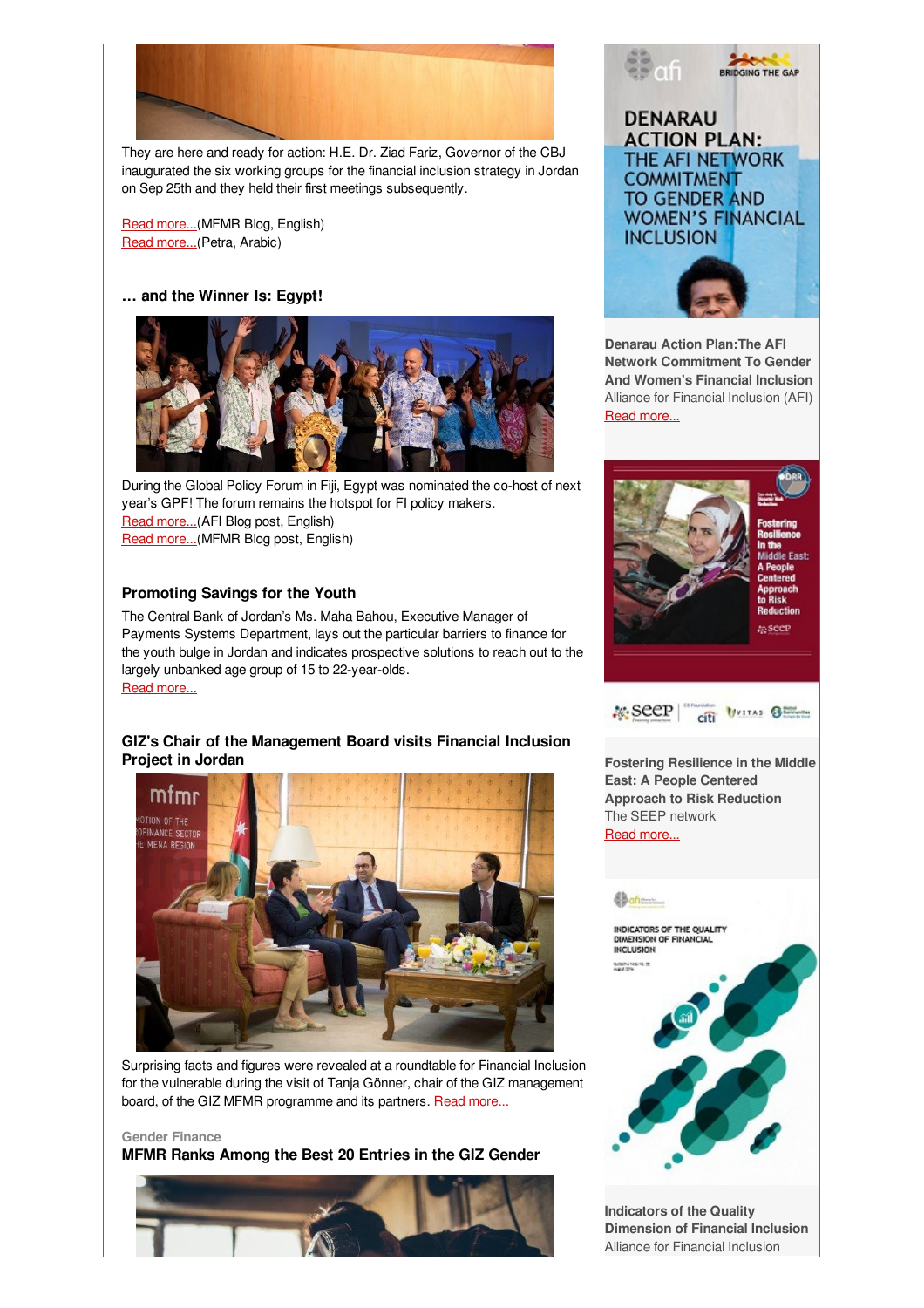

The GIZ Gender Competition highlights the company's commitment within this field. Among this year's 87 submissions MFMR stands out together with its partner 'Making Finance Work for Africa' (MFW4A). See also the respective GIZ study under [publications](http://www.microfinance-mena.org/Files/resource_1474895153.pdf) Read [more...](https://login.mailingwork.de/-link2/1593/2983/89/0/120623/sMLFGPjR/HGXHPfyBJ9/0)

#### Read [more...](http://www.afi-global.org/sites/default/files/publications/2016-08/Guideline Note-22 FID-Quality.pdf)



**What's Holding Back the Private Sector in MENA?** European Investment Bank Read [more...](http://www.eib.org/attachments/efs/econ_mena_enterprise_survey_en.pdf)

> **Serving Refugee Populations:** The Next Financial Inclusion Frontier

**Guidelines for Financial Service Providers** 

**Regional News**

#### **Digital Financial Services**

## **Protecting Digital Financial Data: What Standard-Setters Can Do**

While the advantages of digital financial services are broadly acknowledged, the new services are also exposed to so far unknown risks. The 2016 Global Partnership for Financial Inclusion (GPFI) explores these risks and aims at finding a solution.

Read [more...](https://login.mailingwork.de/-link2/1593/2983/183/0/120623/sMLFGPjR/HGXHPfyBJ9/0)

#### **Financial Inclusion**

#### **Financial Inclusion of Refugees: Al Majmoua in Lebanon**

The multi-cultural and open economy of Lebanon is no stranger to the need to accommodate refugees. This Blog-post sheds light on the inclusion in the Lebanese refugee camp – offering a vast portfolio of loans. Read [more...](https://login.mailingwork.de/-link2/1593/2983/261/0/120623/sMLFGPjR/HGXHPfyBJ9/0)

## **Innovations for Inclusive Agricultural Finance and Risk Mitigation Mechanisms**

The Case of Tamwil El Fellah in Morocco documents an innovative model for providing financial services to poorer rural households dependent on agriculture. Read [more...](https://login.mailingwork.de/-link2/1593/2983/233/0/120623/sMLFGPjR/HGXHPfyBJ9/0)

## **Financial Inclusion of Refugees: Azerbaijan Case Study**

In 1992, sporadic clashes between ethnic Armenians and Azerbaijanis erupted into full scale war. Since the end of hostilities, displaced persons have continued to face difficulties accessing economic opportunity. However, an inclusive financial sector is emerging, lessening these difficulties. Read [more...](https://login.mailingwork.de/-link2/1593/2983/235/0/120623/sMLFGPjR/HGXHPfyBJ9/0)

## **Financial Inclusion Has a Big Role to Play in Reaching the SDGs**

"It's much harder to get paid at work if you don't have a bank account." Financial Inclusion is undeniably important, not only for refugees. Still, it is none of the 17 UN Social Development Goals although it is facilitating the achievement of the goals tremendously.

Version for Public Commerci July 2016



**WUNHCR** 



**Serving Refugee Populations: The Next Financial Inclusion Frontier** Social Performance Task Force Read [more...](http://sptf.info/images/RefugeeWG-Serving-Refugee-Populations-Guidelines-FSPs-Lene-Hansen.pdf)



O GPFI 202032-

**G20 High Level Principles for Digital Financial Inclusion** Global Partnership for Financial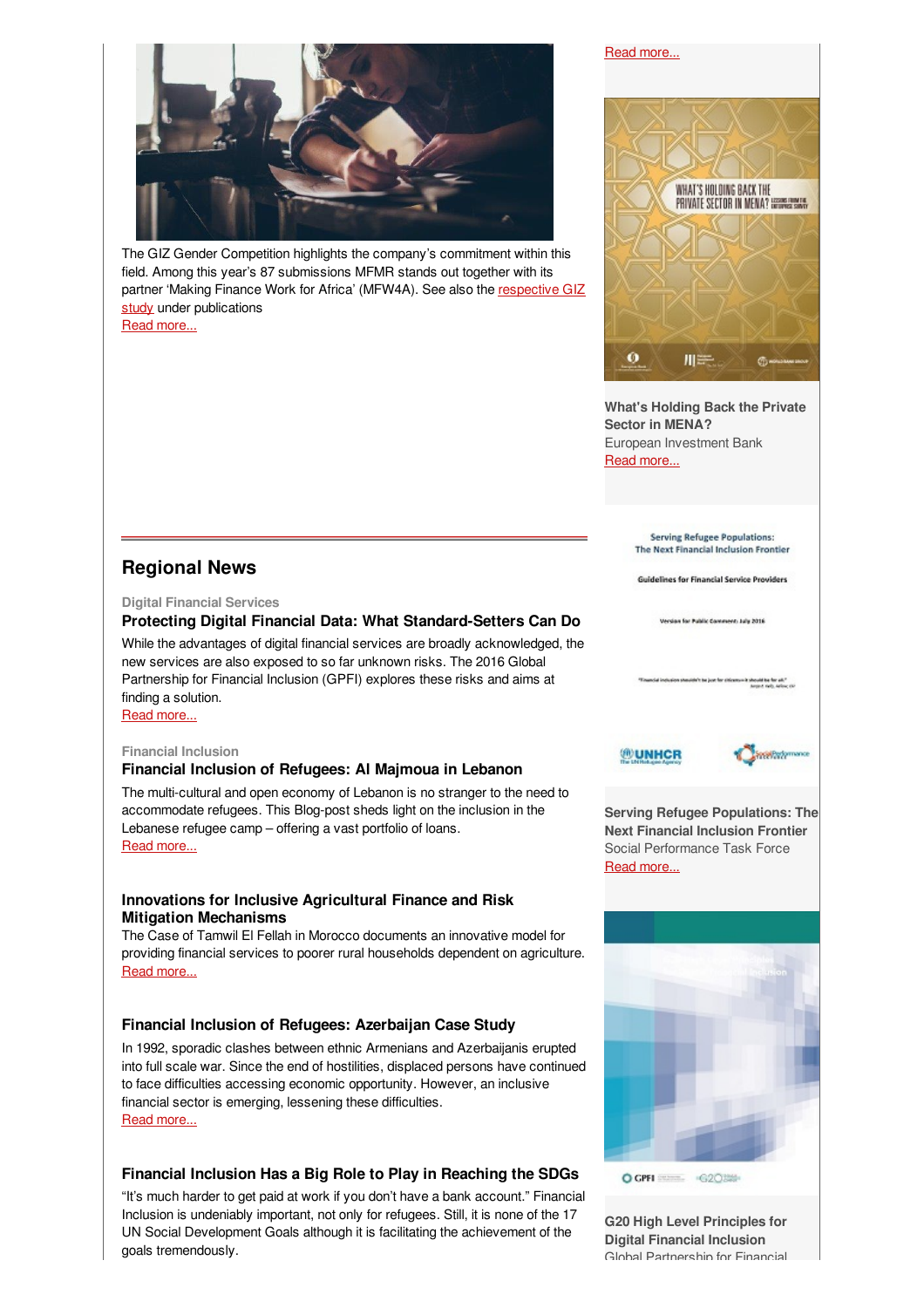## Read [more...](http://www.cgap.org/blog/financial-inclusion-has-big-role-play-reaching-sdgs)(English) Read [more...](https://www.microfinancegateway.org/ar/library/%D8%AA%D8%B9%D9%85%D9%8A%D9%85-%D8%A7%D9%84%D8%AE%D8%AF%D9%85%D8%A7%D8%AA-%D8%A7%D9%84%D9%85%D8%A7%D9%84%D9%8A%D8%A9-%D9%8A%D9%84%D8%B9%D8%A8-%D8%AF%D9%88%D8%B1%D8%A7-%D9%83%D8%A8%D9%8A%D8%B1%D8%A7-%D9%81%D9%8A-%D8%AA%D8%AD%D9%82%D9%8A%D9%82-%D8%A3%D9%87%D8%AF%D8%A7%D9%81-%D8%A7%D9%84%D8%AA%D9%86%D9%85%D9%8A%D8%A9-%D8%A7%D9%84%D9%85%D8%B3%D8%AA%D8%AF%D8%A7%D9%85%D8%A9)(Arabic)

## **Gender Finance**

## **Women's Economic Empowerment Priority and Necessity**

A study conducted by the Association of Banks in Jordan came to the conclusion that the economic participation of women in the labour market is one of the lowest in the world.

Read [more...](https://login.mailingwork.de/-link2/1593/2983/181/0/120623/sMLFGPjR/HGXHPfyBJ9/0)

#### **Islamic Finance**

## **Better Understanding the Demand for Islamic Microfinance**

More and more governments are starting to develop national financial inclusion strategies driven by evidence-based dialogue produced by market diagnostics. But what if the evidence is contradictory? Read [more...](https://login.mailingwork.de/-link2/1593/2983/169/0/120623/sMLFGPjR/HGXHPfyBJ9/0)

# **Microfinance**

## **Microfinance in Palestine: Are Loans Too Expensive and Should Interest Rates Be Capped?**

It is a common belief that loans offered by local MFIs are overpriced. This [\(English](http://www.microfinance-mena.org/Files/resource_1474891011.pdf) | [Arabic](http://www.microfinance-mena.org/Files/resource_1474893058.pdf)) economic development policy brief, conducted by our partners, discusses if Palestinian MFIs are operating inefficiently or making too much profit.

#### **Microinsurance**

## **Moody's: Expected Gradual Economic Recovery in Egypt to Drive Profit Growth for Insurers**

The insurance market in Egypt should see strong premium and profit growth in the next 12-18 months, aided by the country's gradual economic recovery. The Egyptian insurance market may be small but is one of the fastest growing in the world with plenty of untapped potential.

Read [more...](https://login.mailingwork.de/-link2/1593/2983/237/0/120623/sMLFGPjR/HGXHPfyBJ9/0)

#### **SME Finance**

## **Catalyzing Early Stage Financing for Young Firms in the Middle East and North Africa**

During a World Bank conference in Beirut Policymakers, investors, and entrepreneurs discussed how to scale up seed and venture capital financing, and non-financial support to kick-start young businesses and promote employment.

Read [more...](https://login.mailingwork.de/-link2/1593/2983/185/0/120623/sMLFGPjR/HGXHPfyBJ9/0)



Read [more...](https://www.gpfi.org/sites/default/files/G20 High Level Principles for Digital Financial Inclusion.pdf)



**The 2016 Brookings Financial and Digital Inclusion Project Report** The Brookings Institution Read [more...](https://www.brookings.edu/wp-content/uploads/2016/07/fdip_20160803_project_report.pdf)



**Financial Regulations for Improving Financial Inclusion** Center for Global Development Read [more...](http://www.cgdev.org/sites/default/files/CGD-financial-regulation-task-force-report-2016.pdf)

## **International News**

**Financial Education**

## **Interactive SMS Drives Digital Savings and Borrowing in Tanzania**

Delivering the learning content at the moment in time it is most needed was the premise behind an interactive SMS project for users of Commercial Bank of Africa's fully digital mobile money savings and credit product. [Read](https://login.mailingwork.de/-link2/1593/2983/187/0/120623/sMLFGPjR/HGXHPfyBJ9/0) more ...

**Financial Inclusion**

**Energy and Water for All: The Last Mile Is the Longest Mile**



 $qiz$ 

[top](#page-0-0)

**Women's Economic**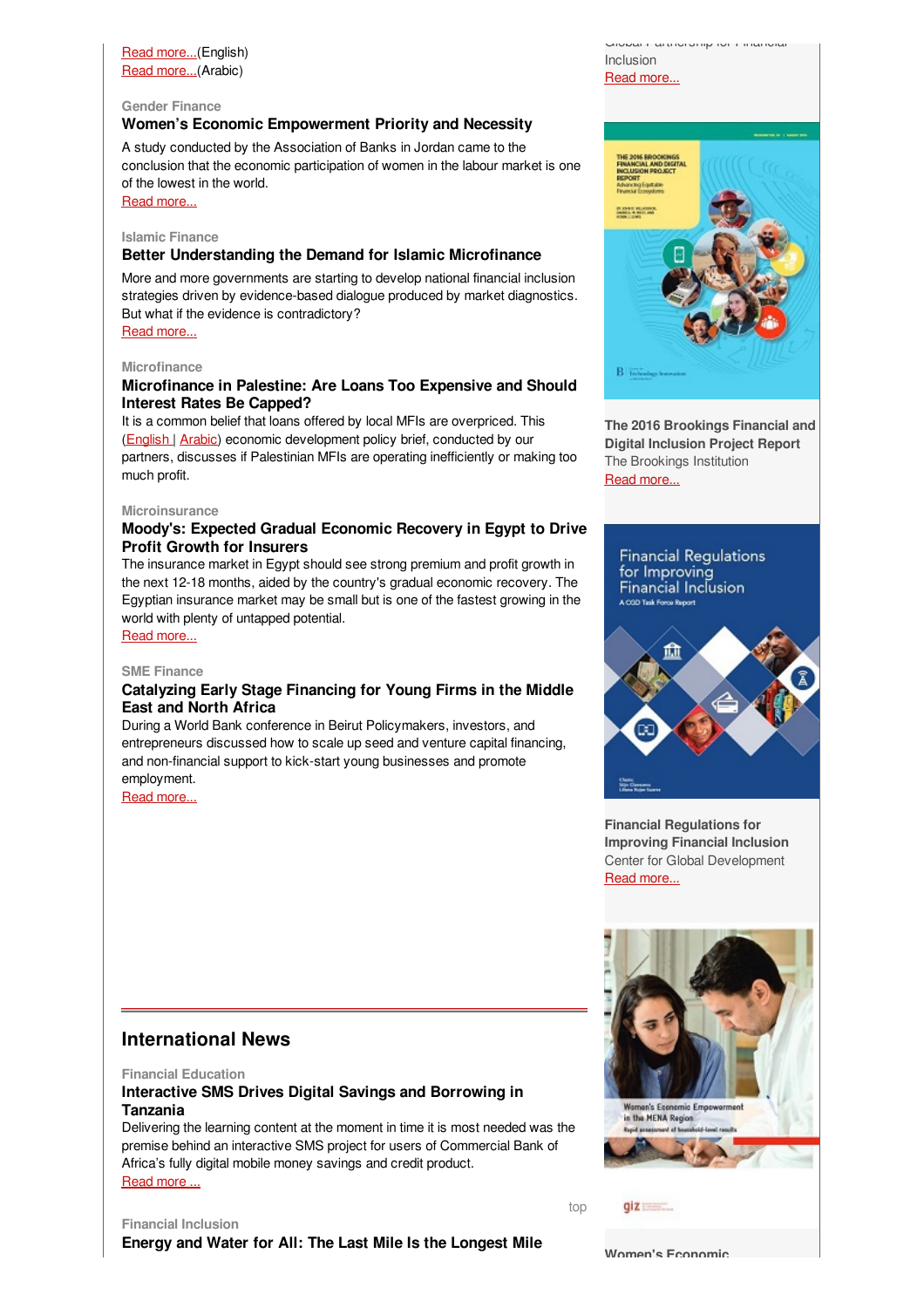In Laos, electricity access could be increased to 95% of all households – only with a microloan. Read [more...](https://login.mailingwork.de/-link2/1593/2983/189/0/120623/sMLFGPjR/HGXHPfyBJ9/0)

**G20 High-Level Principles for Digital Financial Inclusion**

The G20 recognizes that it is crucial to take concrete actions to advance digital financial inclusion under the guidance of the G20 High-Level Principles for Digital Financial Inclusion and of international standard-setting bodies' (SSBs) principles.

Read [more...](https://login.mailingwork.de/-link2/1593/2983/191/0/120623/sMLFGPjR/HGXHPfyBJ9/0)

## **Fintech Isn't Disrupting Africa's Financial Industry—It's Building It**

African fintech is not disrupting the existing financial service providers. African banks have, in a way, admitted their own infrastructure failures by leaving the rollout of mobile money services mostly to mobile operators. Read [more...](https://login.mailingwork.de/-link2/1593/2983/193/0/120623/sMLFGPjR/HGXHPfyBJ9/0)

## **Unlocking Financial Inclusion Using Biometrically Verified SIMs**

Introduction of biometrically verified SIMs in Pakistan boosted the number of mobile wallets – from 5 to 15 million accounts. The State Bank of Pakistan and primary branchless banking regulatory body was interviewed on the motivations behind this initiative.

Read [more...](https://login.mailingwork.de/-link2/1593/2983/197/0/120623/sMLFGPjR/HGXHPfyBJ9/0)

## **The Top Six Trends in Financial Inclusion Data and Measurement**

The senior monitoring and evaluation specialist recaps the latest meeting of the Financial Inclusion Data Working Group. Six major trends were determined to radically influence how members of AFI approach their work towards effectively delivering financial services.

Read [more...](https://login.mailingwork.de/-link2/1593/2983/199/0/120623/sMLFGPjR/HGXHPfyBJ9/0)

#### **Gender Finance**

#### **Pakistan's Gender Gap in Financial Inclusion**

Pakistan has the second worst gender gap in the world, according to the World Economic Forum. Men are almost twice as likely to be financially included as women which is due to specific social norms that create segregation between the sexes.

Read [more...](https://login.mailingwork.de/-link2/1593/2983/201/0/120623/sMLFGPjR/HGXHPfyBJ9/0)

#### **Microfinance**

## **Making Microfinance More Effective**

For the 2.5 billion people who live on less than \$2 per day, shocks such as illness, crop failures or even wedding expenses can be enough to tip them below the poverty line. A major challenge for international development efforts is determining which financial tools provide durable buffers against such setbacks. Read [more...](https://login.mailingwork.de/-link2/1593/2983/239/0/120623/sMLFGPjR/HGXHPfyBJ9/0)

## **From Micro to Small Business: What's the Secret Sauce?**

After decades of directing financial services to owners of micro-enterprises, many microfinance institutions are now finding themselves serving a growing population of small business owners. Read [more...](https://login.mailingwork.de/-link2/1593/2983/203/0/120623/sMLFGPjR/HGXHPfyBJ9/0)

**Payments**

## **Research: Refugees Can Bolster a Region's Economy**

Helping refugees doesn't cost as much as we think it does. In fact, helping refugees can help both displaced people and local economies. Providing mobile phones linked to payment accounts instead of the actual food can be crucial in this context.

Read [more...](https://login.mailingwork.de/-link2/1593/2983/241/0/120623/sMLFGPjR/HGXHPfyBJ9/0)

**Women's Economic Empowerment in the MENA Region** GIZ Read [more...](http://www.enterprise-development.org/wp-content/uploads/giz2016-womens-economic-empowerment-in-the-MENA-region.pdf)



 $qiz$ 

**Gender Takes Centre Stage – at GIZ and in the Agenda 2030** GIZ

Read [more...](http://www.microfinance-mena.org/Files/resource_1474895153.pdf)

## **Previous Issues**

**Browse previous issues of the Financial Inclusion** (Financial Inclusion MENA Newsletter No. 3) [More...](http://www.microfinance-mena.org/ckfinder/userfiles/files/Newsletter Issue 4.pdf)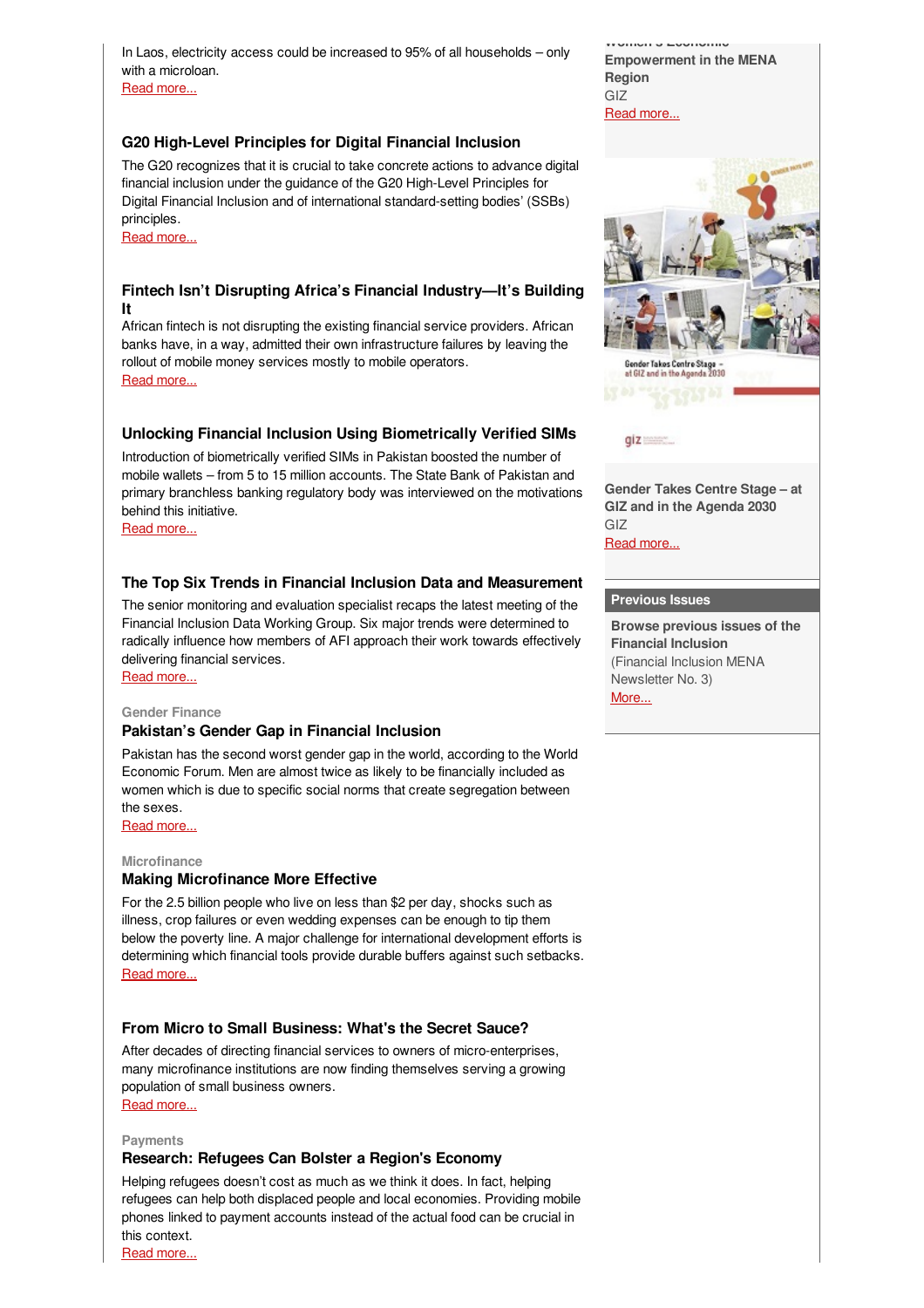## **Responsible Digital Payments: Reducing The Risks That Come With New Opportunities**

The Better Than Cash Alliance has developed the Responsible Digital Payments Guidelines to reduce some of the risks, especially for the most vulnerable.

[Read](https://login.mailingwork.de/-link2/1593/2983/209/0/120623/sMLFGPjR/HGXHPfyBJ9/0) more ...

[top](#page-0-0)

#### **Interest Payments on Mobile Wallets**

Soon, customers in Ghana will earn interest on their mobile money wallets. How did Ghana do it differently than Tanzania, the first country where a mobile money service paid out interest? Read [more...](http://www.cgap.org/blog/how-ghana-set-its-rules-interest-payment-e-money-accounts)(The approach in Ghana)

Read [more...](http://www.cgap.org/blog/interest-payments-mobile-wallets-bank-tanzania%E2%80%99s-approach)(The approach in Tanzania)

#### **Registration information**

**D**eutsche Gesellschaft für Internationale Zusammenarbeit (GIZ) GmbH

## **Registered offices**

Bonn and Eschborn, Germany

Friedrich-Ebert-Allee 36 + 40 53113 Bonn, Germany Phone: +49 228 44 60-0 Fax: +49 228 44 60-17 66

Dag-Hammarskjöld-Weg 1-5 65760 Eschborn, Germany Phone: +49 61 96 79-0 Fax: +49 61 96 79-11 15

Email: [info@giz.de](mailto:info@giz.de) Internet: [www.giz.de](http://www.giz.de)

## **Registered at**

Local court (Amtsgericht) Bonn, Germany: HRB 18384 Local court (Amtsgericht) Frankfurt am Main, Germany: HRB 12394

VAT no. DE 113891176 Tax no. 040 250 56973

#### **Chairman of the Supervisory Board**

Dr Friedrich Kitschelt, State Secretary

### **Management Board**

Tanja Gönner (Chair) Dr Christoph Beier (Vice-Chair) Dr Hans-Joachim Preuß Cornelia Richter

If you no longer wish to receive this newsletter, please click [here](https://login.mailingwork.de/optout/Optout/test/1593/2983/1/0).

**In charge of this newsletter:**